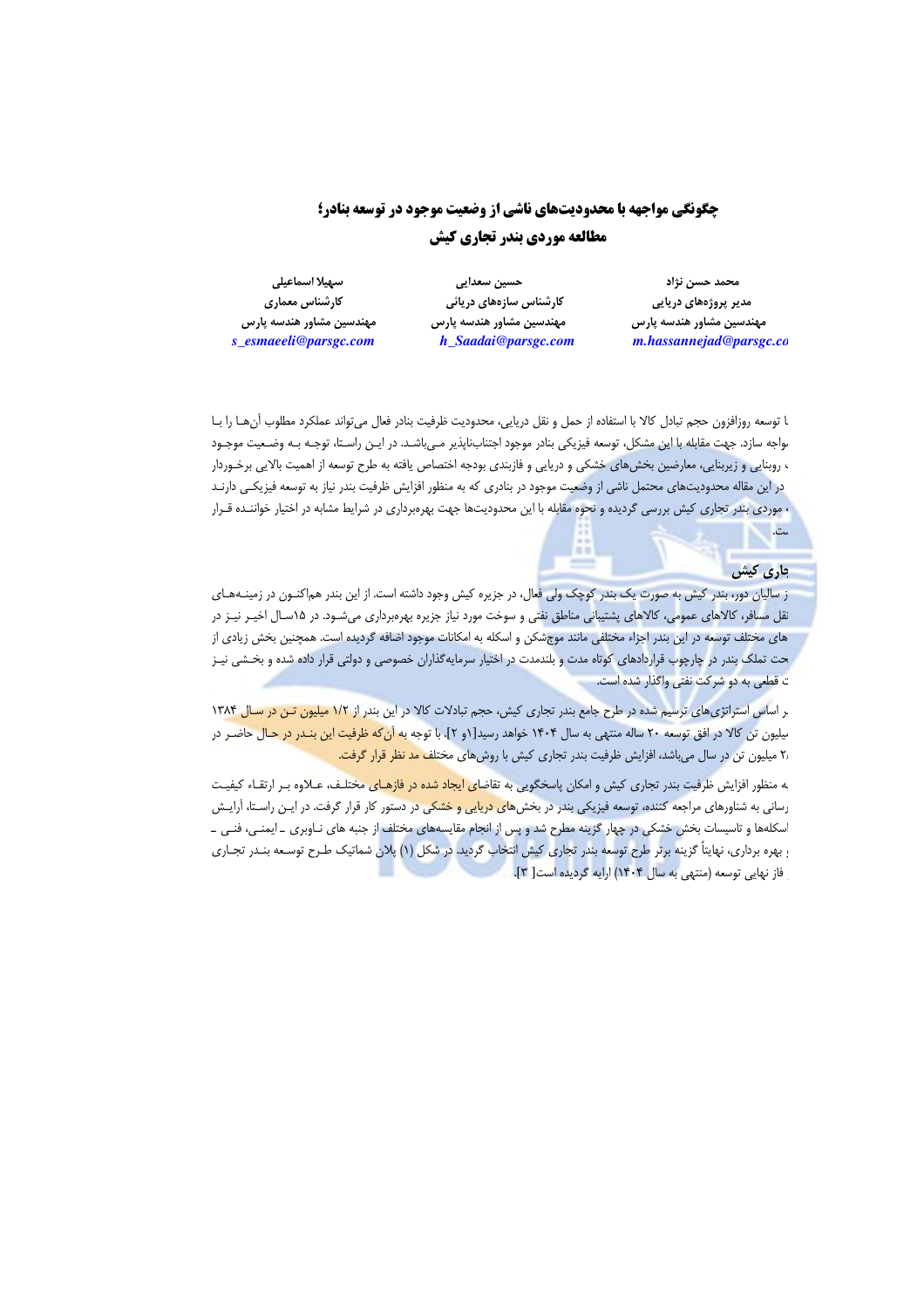

شکل (۱)- پلان شماتیک طرح توسعه بندر تجاری کیش در فاز نهایی توسعه (منتهی به سال ١٤٠٤)

۔<br>در مسیر معرفی گزینههای مختلف جانمایی اجزاء بندر، وضعیت موجود تاسیسات دریایی و خشکی بندر و نیز اراضی اجاره داده شـده بـه ای خصوصی و د<mark>ولتی و فروخته شده به دو شرکت نفتی، محدودیتها و مشکلاتی را ایجاد نمود. در این مقاله، محدودیتهای ناشـی از</mark> موجود بر سر راه ارایه جانمایی اجراء توسعه بندر تجاری کیش، معرفی گردیده و راهکارهای مختلف بهرهگیری شده در راستای حل ایـن ، و محدودیتها عنوان گردیده است. یادآور میشود وضعیت موجود این بندر به گونهای است که بـسیاری از محـدودیتهـای رایـج در در بر میگیرد و از این رو می تواند به عنوان نمونهای مطلوب جهت بهرهگیری در پروژههای مشابه مورد استفاده قرار گیرد.

#### سي حوضچه چرخش بندر و دهانه ورودي

اکثر شعاع چرخش قابل حصول در بندر در حوضچه شرقی و به میزان ۲۹۰ متر می باشد. براساس آئیننامههای ژاپن[۴] و PIANC مورد نیاز برای چرخش کشتی درون حوضچه با کمک یدک کشی برابر طول کشتی ط<mark>رح می باشد. از ایـن رو بزرگتـر</mark>ین کـشتی قابـل .<br>ندر تجاری کیش طولی درحدود ۲۹۰ متر خواهدداشت که برابر با یک کشتی کانت<mark>ینری با ظرفیت ۵۰ هزار</mark>تنی میباشد. سوی دیگر عرض دهانه ورودی بندر تجاری کیش، حدفاصل دوبازو<mark>ی مــوج شکن، به حــدود ۲۶۰</mark>متــر میرسد که بـا فـرض شـیب ه های دهانه ورودی برابر با V =۳ H، عرض دهانه ورودی در کف دریا به ۲۲۰ متر خواهد رسید(شکل۲).



شکل (۲)- حداکثر عرض قابل تامین برای دهانه ورودی بندر تجاری کیش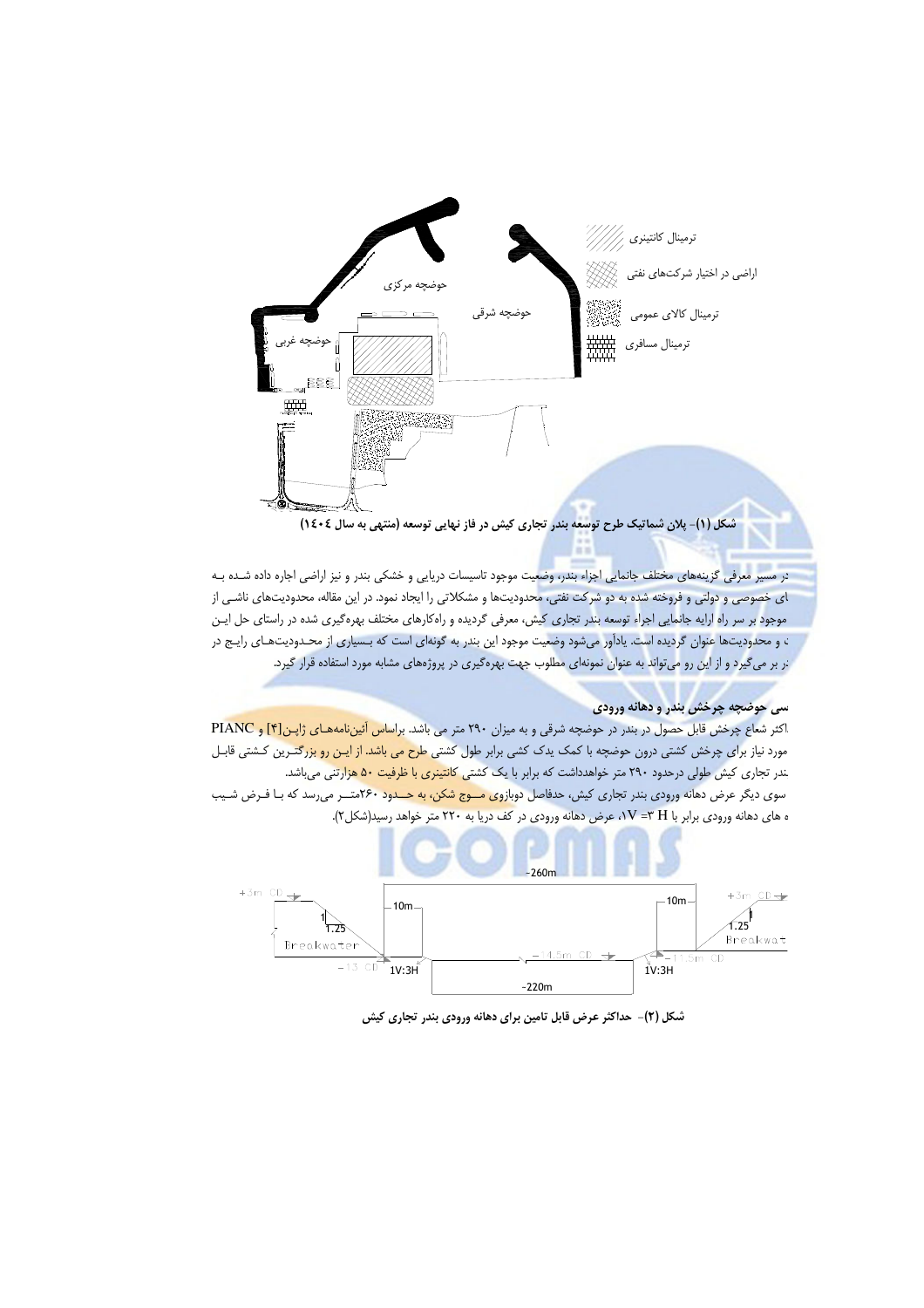اساس مقادیر پیشنهادی در آئین نامه های ژاپن[۴] و PIANC [۵]، عرض فوق الذکر برای عبور کشتی با طـول بـیش از ۳۵۰ متـر و ، از ۵۰ متر کفایت خواهد نمود که بسیار بیشتر از ابعاد کشتی ۵۰ هزارتنی کانتینری می باشد. لذا عرض دهانه ورودی بندر محدودیتی را میل نمینماید.

نهایت نتیجه حاصل حاکی از آن است که مشخصات هندسی حوضچه و دهانه ورودی بندر، اجازه ورود کشتی بـا ظرفیـت بـیش از ۵۰ ه بندر نخواهد داد. این محدودیت در محاسبه کشتی طرح به عنوان حد بالایی ظرفیت کشتی ها در نظر گرفته شد.

### اسکله های موقت تخلیه و بارگیری مواد ومعدنی با سایر کاربریهای حساس به آلودگی

ی از مشکلات وضعیت کنونی، همجواری اسکله های رو ـ رو حمل مواد معدنی با سایر اسکله های کنونی و اراضی بخش توسـعه مـی ین اسکله ها در ضلع جنوبی حوضچه مرکزی و ضلع غربی حوضچه شرقی قرار دارند. به طور کلی ترمینالهای مـواد معـدنی بـه دلیـل ن گرد و غبار و ذرات کوچک مواد در محیط، از آلایندگی بالایی در محیط های بندری برخوردار میباشند. از سوی دیگر کـاربریهـایی مینال مسافری و منطقه اداری– خدماتی به آلودگیهای فوق حساسیت بالایی را دارا میباشند. لذا حتیالامکان باید از مجاورت اسکله-بعدنی و کاربریهای فوق اجتناب نمود. نمونهای از آلودگی ایجاد شده در هنگام بارگیری مواد معدنی در شکل (۳) مشاهده میگردد.



شکل(۳)- نمونهای از آلودگی ایجاد شده در هنگام بارگیری مواد معدنی

نوجه به نیاز عملیات ساختمانی در جزیره کیش به مصالح ساختمانی و عدم <mark>صدور مجوز برای استفاده از</mark> منابع موجـود در جزیـره، واردات نی از سرزمین اصلی اجتناب ناپذیر بوده و بدین دلیل عملاً توقف <mark>و یا خروج تبادلات مصالح از</mark> بندر در کوتاه مدت امکان پـذیر بـه نظـر ز این رو، در کوتاه مدت تغییر محل این اسکله ها از محل فعلی به شرقی ترین بخش بندر به عنوان بهترین راه حل مدنظر قرار گرفت. ت، شناورها و بارج های حامل <mark>مصالح ساختمانی در حوضچه شرقی که هم اکنون بـدون اسـتفاده مـی باشـد پهلـودهی شـده و مـصالح</mark> <sub>ت</sub>س از تخلیه از طریق جاده موجود در جنوب شرقی بند<mark>ر، بدون تداخل</mark> با سایر کاربری ها، به درون جزیره منتقل خواهد گردید. همچنین ت و در صورت اختصاص حوضچه شرقی به فعالیت های دیگر، استفاده از بندر میرمهنا در شمال غـرب جزیـره جهـت تبـادلات مـصالح یشنهاد گردید.

#### **ُطعی اراضی با ارزش مجاور اسکلههای حوضچه مرکزی به دو شرکت نفتی**

مشکلات بزرگ پیشررو در تهیه طرح جامع بندر تجاری کیش، واگذاری قطعی حدوداً ۶ هکتار از اراضـی مجـاور اسـکلههـای حوضـچه دو شرکت نفتی بود. این در حالی است که اراضی مجاور اسکله به دلیل برخورداری از موقعیت مناسب، ارزش زیادی را دارا مےباشـند و ن در سرعت بخشیدن به جریان حمل و نقل کالای تخلیه و بارگیری شده از اسکلهها به انبار و بالعکس ایفاد مینمایند. در بندر تجـاری ن مساله سبب ایجاد اختلال در مسیر ارتباطی اسکلههای حوضچه مرکزی و اراضی پسکرانه میگردید.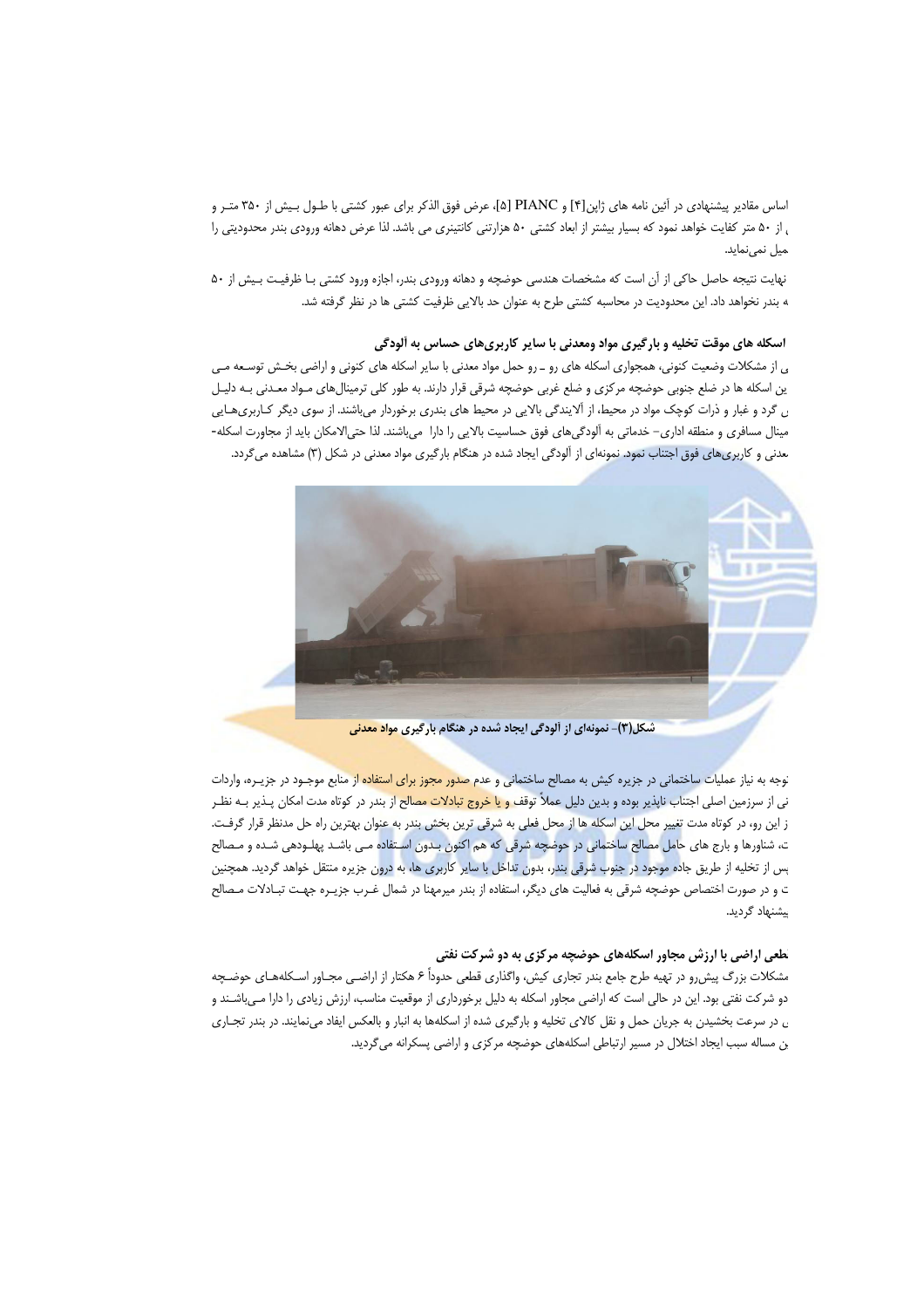نگاه اول، أسانترين راه جهت حل مشكل، بازپس گيري كامل زمينها از مالكان فعلي مي باشند، ليكن عملي شـدن ايـن روش بـه دليـل لمی و به بیان دیگر فروش این اراضی در هالهای از ابهام قرار داشت. از این رو جهت حل مشکل راه حلهایی به شرح زیر مد نظر قـرار

.<br>\_ >– بهترین حالت ممکن، بازپس گیری کل این زمینها و اختصاص آنها به آپرون و جاده های دسترسـی و نیـز انبـار ترمینـال کـانتینری ن حالت، اراضی دو شرکت نفتی به طور کامل باز پس گیری شده و به زمینهای در اختیار بندر اضافه خواهند شد. همانگونه کـه پـیش از دید محوطه فوق مساحتی در حدود ۶ هکتار را شامل شده و هم اکنون به عنوان انبار کالاهای پشتیبانی مناطق نفتی و فراساحلی مـورد <sub>د</sub> می گیرد. پس از بازپس *گ*یری کامل می توان این محوطه را به آپرون اسکلههای جنوب حوضچه مرکزی ٍاختصاص داد و انبارهای فوق محل دیگری منتقل نمود. با این روش مشکل محدودیت آپرون اسکلههای حوضچه جنوبی برطرف شده و ماشین آلات و جرثقیلهـا بـه توانند به فعالیت مورد نظر بپردازند. در حقیقت با نزدیک شدن محوطه انبارهای کـانتینری بـه آپـرون اسـکلههـای کـانتینری حوضـچه نتینرها با طی مسافت بسیار کمی از آپرون به محوطه انبار منتقل شده و ذخیره سازی می گردند.(شکل ۴)



شکل(٤)- تملک اراضی مجاور اسکله و واگذا<mark>ری زمین معادل در مجاورت</mark> موقعیت کنونی

- حالت (الف) در صورتی قابل اجرا و عملی می اشد که مالکان فعلی با انتقال کامل زمین در اختیار خود مخالفت ننمایند. در صورتی کـه تحقق پیدا نکند، آپرون ترمینال کانتینری به کمتر از ۳۰ متر کاهش خواهد یافت که در این صورت با توجه به استفاده از جرثقیـلهـای شتی به ساحل (Ship to Shore Gantry Crane) و دهانه حدوداً ۲۰ متری مورد نیاز، عملیات مورد نیـاز جهـت تخلیـه و بـارگیری نیز حمل و نقل آنها به انبار به مشکلات بسیار زیادی برخورد مینمود. لذا در صورت عدم موافقت دو شـرکت نفتـی در واگـذاری کـل : بحث به بندر، باید <mark>تلاش نمود قسمت محدودی از این اراضی</mark> جهت احداث جاده دسترسی بین اسکله ها و انبـار در اختیـار بنـدر قـ  $(\Delta)$ 

Formatted: Font: (Default) Times New Roman, 11 pt, Complex Script Font: B Mitra,  $12 \text{ pt}$ 

Formatted: Font: (Default) Times New Roman, 11 pt, Complex Script Font: B Mitra,  $12 \text{ pt}$ 

Formatted: Font: (Default) Times New Roman, 11 pt, Complex Script Font: B Mitra,  $12 \text{ pt}$ 

Formatted: Font: (Default) Times New Roman, 11 pt, Complex Script Font: B Mitra,  $12 \text{ pt}$ 

Formatted: Font: (Default) Times New Roman, 11 pt, Complex Script Font: B Mitra,  $12 pt$ 

Formatted: Font: 11 pt, Not Bold, Complex Script Font: B Mitra, (Complex) Farsi

Formatted: Font: 11 pt, Not Bold, Complex Script Font: B Mitra, (Complex) Farsi

| $[1]$<br>ιττea<br>           |
|------------------------------|
| tted<br>[2]                  |
| <b>itted</b><br>$\ldots$ [3] |
| tted<br>[4]<br>              |
| <b>tted</b><br>[5]           |
| <b>itted</b><br>[6]<br>      |
| itted<br><u> [7]</u>         |
| tted<br>[8]                  |
| )tted<br>$\mathbf{m}$ [9]    |
| ted<br>$\ldots$ [10]         |
| ted<br>[11]                  |
| ted<br>[12]                  |
| ted<br>$\ldots$ [13]         |
| ted<br>$\ldots$ [14]         |
| ted<br>[15]                  |
| ted<br>$\ldots$ [16]         |
| ted<br>[17]<br>              |
| ted<br>[18]<br><u></u>       |
| ted<br>[19]<br>              |
| ted<br>$\ldots$ [20]         |
| ted<br>$\ldots$ [21]         |
| ted<br>[22]                  |
| ted<br>$$ [23]               |
| ted<br>[24]                  |
| ted<br>[25]                  |

 $\overline{\ldots}$  [26] **ted**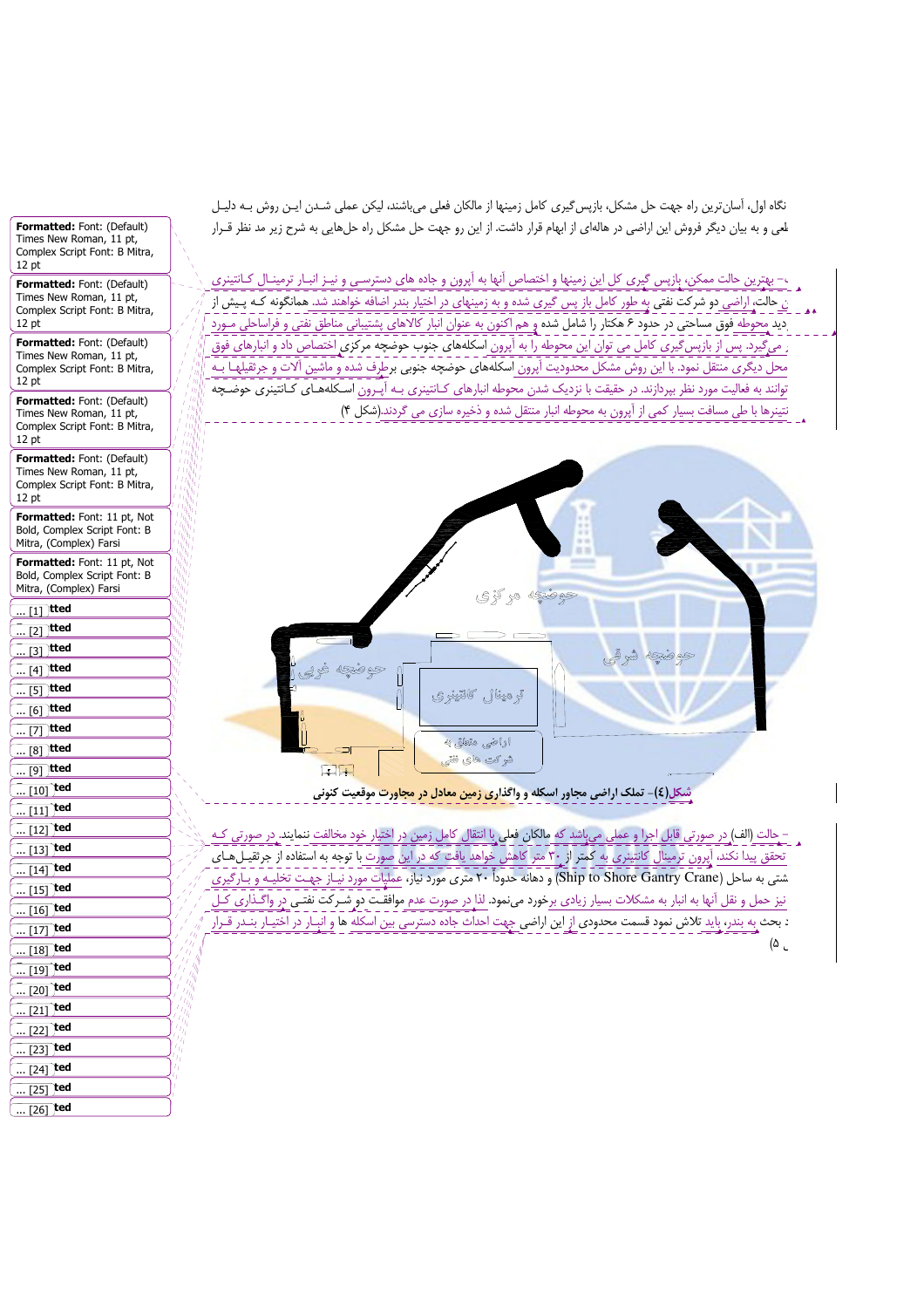

<u>شکل(</u>٥)- حاشیه مورد نیاز جهت ایجاد راه دسترسی از اَپرون به انبار ترمینال کانتینری

- در صورتیکه امکان پس ِگیری هیچ قسمتی از زمینهای فوق الذکر وجود نداشته باشد، راهی جز استحصال قسمت غربی حوضچه شرق .<br>اند. با استحصال این اراضی نیازی به تملک آن اراضی نبوده و کلیه عملیات تخلیه و بارگیری کانتینرها و کالاهای عمومی و نیـز حمـل ن به انبار به قسمت احیاء شده انتقال خواهد یافت. (شکل (۶)) . مشكل اين حالت، صرف هزينه قابل توجه جهت احيـاء و آمـاده سـازى غور ایجاد امکان تردد ماشین آلات سنگین <sub>(</sub>می باشد. همچنین کاهش مقداری از طول مفید اسکله در حوضچه شرقی نیز از دیگـر معایـ خواهد بود.



شکل(٦)- منطقه احیا در حوضچه شرقی در صورت عدم امکان بازپسگیری اراضی واگذاری به دو شرکت نفتی

Formatted: Font: (Default) Times New Roman, 11 pt, Bold, Complex Script Font: B Mitra, 10 pt, Bold, Check spelling and grammar

Formatted: Font: (Default) Times New Roman, 11 pt,<br>Complex Script Font: B Mitra, 12 pt

Formatted: Font: (Default) Times New Roman, 11 pt, Complex Script Font: B Mitra, 12 pt

Formatted: Font: (Default) Times New Roman, 11 pt, Complex Script Font: B Mitra,  $12 pt$ 

Formatted: Font: (Default) Times New Roman, 11 pt. Complex Script Font: B Mitra,  $12<sub>pt</sub>$ 

Formatted: Font: (Default) Times New Roman, 11 pt, Complex Script Font: B Mitra, 12 pt

Formatted: Font: (Default) Times New Roman, 11 pt, Complex Script Font: B Mitra,  $12 \text{ pt}$ 

Formatted: Font: (Default) Times New Roman, 11 pt. Complex Script Font: B Mitra.  $12 \text{ pt}$ 

Formatted: Font: (Default) Times New Roman, 11 pt, Complex Script Font: B Mitra.  $12 \text{ pt}$ 

Formatted: Font: (Default) Times New Roman, 11 pt, Complex Script Font: B Mitra,  $12 \text{ pt}$ 

Formatted: Font: (Default) Times New Roman, 11 pt, Complex Script Font: B Mitra,  $12 \text{ pt}$ 

Formatted: Font: (Default) Times New Roman, 11 pt, Complex Script Font: B Mitra,  $12 \text{ pt}$ 

Formatted: Font: (Default) Times New Roman, 11 pt, Bold, Complex Script Font: B Mitra, 10 pt, Bold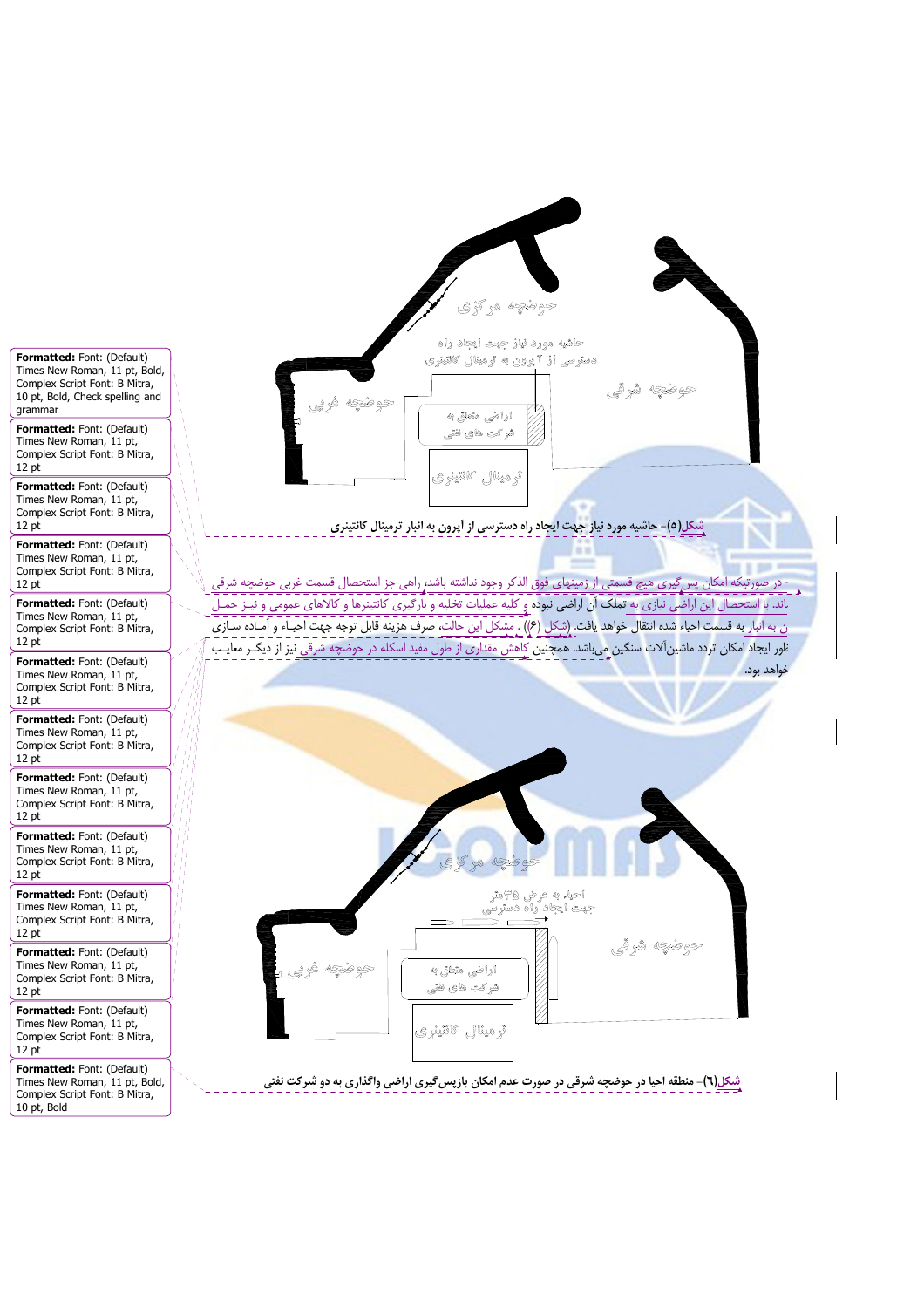نهایت با رایزنیهای متعدد کارفرمای پروژه با مالکان فعلی این اراضی، بازپسگیری زمینهـای مـورد بحـث و ارایـه زمـین متناسـب بـا مالکان در پشت ترمینال کانتینری نهایی شده و مورد توافق طرفین قرار گرفت.

## ىلى بازوهاى موجشكن و لزوم تامين أرامش حوضچه ها

حال حاضر، موج شکن بندر تجاری کیش دارای ۲ بازوی اصلی به طولهای ۱۶۷۰ و ۹۷۰ متر و دوبازوی فرعی بـه طـول هـای ۱۲۰ و باشد. همچنین به دلیل عمق مناسب در دهانه ورودی بندر، کانال دسترسی جهت ورود کشتیها احداث نگردیده است. همانگونه کـه در شاهده میشود، آرایش هندسی موجشکنها به صورتی است که آرامش مورد نیاز شناورهای پهلوگرفته در حوضچه شرقی تامین نخواهد ین موضوع مانعی دیگر بر سرراه توسعه بندر قلمداد میگردید.

یان ذکر است میزان آرامش قابل حصول از آرایش های مختلف بازوهای موجشکن، باید بر اساس استانداردهایی همچون آیینiامه ژاپـن گردد و در صورت عدم تامین شرایط مطلوب پهلوگیری، اقداماتی همچون تغییر هندسه بازوهای مـوجشـکن و تغییـر محـل اسـکلههـا زم جهت دستیابی آرامش لازم اندیشیده شود.

ے مواجهه با مشکل پیش رو، ابتدا با مدلسازی عددی موجشکن موجود و شبیهسازی شرایط محیطی، میزان حداکثر آرامش قابل حصول فعلی در حوضچههای مختلف محاسبه گردید. سپ<mark>س با</mark> توجه به مسایل ناوبری و عملیاتی، هفت گزینـه مختلـف اطالـه مـوج شـكن بـا <mark>بدول BW نرمافزار MIKE مدلسازی گردید و در نهایت با مقایسه درصدهای آرامش توصیه شده در آییننامهها و هزینههـای مترتـب</mark> اله بازوی شرقی موجشکن به طول ۱۵۰ متر را به منظور تامین ۹۹ درصدی آرامش در حوضچههای مختلف پیشنهاد گردیـد. چگـونگی ، شرقی موج شکن در شکل (۷) نشان داده شده است.



شکل (۷)- مدل پیشنهادی جهت رسیدن به اَرامش ۹۹٪ در حوضچهها با اطاله ۱۵۰ متری بازوی شرقی موج شکن

#### ی

این مقاله محدودیتهای محتمل ناشی از وضعیت موجود در بنادری که به منظور افزایش ظرفیت بندر نیاز به توسعه فیزیکـی دارنـد بـا دی بندر تجاری کیش مورد بررسی قرار گرفته است و نحوه مقابله با این محدودیتها جهت بهـرهگیـری در شـرایط مـشابه در اختیـار ر می گیرد. در ارایه طرح توسعه این بندر، نقاط اجبار متعـددی از جملـه الـف)شـكل هندسـی حوضـچه چـرخش بنـدر و دهانـه ورودی، ی اسکله های موقت تخلیه و بارگیری مواد ومعدنی با سایر کاربریهای حساس به آلودگی، ج)واگذاری قطعی اراضی بـا ارزش مجـاور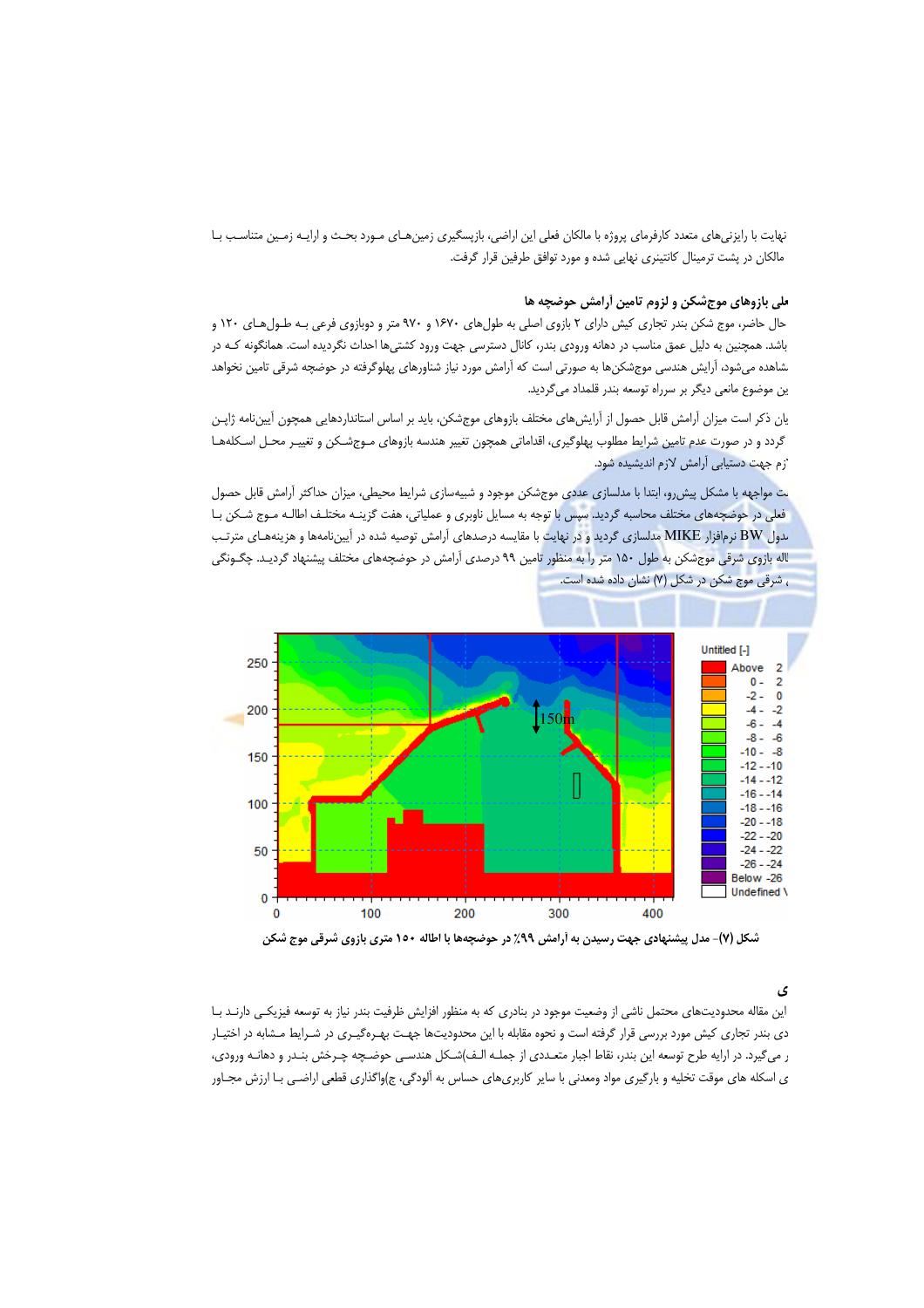و شرکت نفتی و د)وضعیت فعلی بازوهای موجشکن و لزوم تامین آرامش حوضچه، محدودیتهایی را فراروی جانمایی اجزاء توسعه قـرار ِ فع موانع پیش رو، گزینههای مختلفی مورد بررسی و مقایسه قرار گرفت و گزینه برتر با لحاظ این موارد معرفی گردید.

| <b>Deleted</b>                                                                                                                                                                                                                                                                                                           |                                                                                                                                                                                                                                                                                                                                                                                                                                                                                                    |
|--------------------------------------------------------------------------------------------------------------------------------------------------------------------------------------------------------------------------------------------------------------------------------------------------------------------------|----------------------------------------------------------------------------------------------------------------------------------------------------------------------------------------------------------------------------------------------------------------------------------------------------------------------------------------------------------------------------------------------------------------------------------------------------------------------------------------------------|
| Formatted: Font: (Default)<br>Arial, 11 pt, Complex Script<br>Font: B Mitra, 11 pt                                                                                                                                                                                                                                       | ۱۳۸۵                                                                                                                                                                                                                                                                                                                                                                                                                                                                                               |
| <b>Formatted: Font: (Default)</b><br>Arial, 11 pt, Complex Script<br>Font: B Mitra, 11 pt                                                                                                                                                                                                                                | تجاری کیش، ۱۳۸۵                                                                                                                                                                                                                                                                                                                                                                                                                                                                                    |
| Formatted: Justified,<br>Numbered + Level: $1 +$<br>Numbering Style: $1, 2, 3, \ldots$<br>Start at: $1 +$ Alignment: Right<br>+ Aligned at: $0.63$ cm + Tab<br>after: $1.27$ cm + Indent at:<br>1.27 cm, Tabs: 1.58 cm, Right<br>$+ 16.18$ cm, Right                                                                     | $1 \, \text{II}$<br>$l \parallel$<br>$1.0 \pm 1.0$<br>$\frac{f(n)}{f(n)}$ + 4) Technical Standards and Commentaries for Port and Harbor Facilities in Japan (OCDI 2002<br>1 H a<br>$\overline{u_{1}}$<br>Japan, 2002.<br>$\iota_{(H,\eta)}$<br>$1 + 1 + 1 + 1$<br>$^{I}$ 11 $\eta$ $_{\odot}$<br>5) Approach Channels, a Guide for Design, PIANC, 1997.<br>$t$ tr $y_{\rm eff}$<br>$^{1/11}$ H $_{\rm{H{\sc I}}}$<br>$\langle \ell \ell   \eta \rangle_{\rm HII}$<br>$^{14}$ H $\overline{\rm{H}}$ |
| Formatted: Font: 11 pt,<br>Complex Script Font: B Mitra,<br>$11$ pt                                                                                                                                                                                                                                                      | $\iota_{\ell, W_{\text{eff}}}$<br>$u_{\rm H, H}$<br>$u_{\rm{H,10}}$<br>$u_{\rm{H,HI}}$<br>$\iota_{H,\mathbb{H}^n_0}$<br>目面                                                                                                                                                                                                                                                                                                                                                                         |
| <b>Formatted:</b> Font: (Default)<br>Arial, 11 pt, Complex Script<br>Font: B Mitra, 11 pt                                                                                                                                                                                                                                | $\iota_{H,\mathfrak{h}\tilde{\mathfrak{h}}}$<br>$\frac{1}{2}H$ if iii<br>$\mu_{\rm H,III}$<br>$\frac{1}{2}H\hat{\mathbf{u}}_{\mathbf{u}}$<br>$u_{\rm HI}$                                                                                                                                                                                                                                                                                                                                          |
| <b>Formatted:</b> Font: (Default)<br>Arial, 11 pt, Complex Script<br>Font: B Mitra, 11 pt                                                                                                                                                                                                                                | 具五面<br>$(1 + n_{\rm eff})$<br>$u_{\rm H, 0}$<br>$\mu_{\rm H, 0i}$<br>$\pm 0.40$                                                                                                                                                                                                                                                                                                                                                                                                                    |
| Formatted: Font: (Default)<br>Arial, 11 pt, Complex Script<br>Font: B Mitra, 11 pt                                                                                                                                                                                                                                       | 1.01 m<br>$U\tilde{W}$ iii<br>$m_{\rm H}$<br>$\bar{n}_{\rm eff}$<br>$H_{\rm eff}$                                                                                                                                                                                                                                                                                                                                                                                                                  |
| Formatted: Font: (Default)<br>Arial, 11 pt, Complex Script<br>Font: B Mitra, 11 pt                                                                                                                                                                                                                                       | $u_{\rm eff}$<br>$u_{\rm m}$<br>$\mu_{\rm eff}$<br>11. IU<br>і пр                                                                                                                                                                                                                                                                                                                                                                                                                                  |
| Formatted: Font: Times New<br>Roman, 11 pt, Complex Script<br>Font: 11 pt                                                                                                                                                                                                                                                | t iy<br>t ty<br>$\eta_{\rm I}$<br>-97<br>$\eta_1$                                                                                                                                                                                                                                                                                                                                                                                                                                                  |
| <b>Formatted: Justified, Indent:</b><br>Before: 0.12 cm, Hanging:<br>0.32 cm, After: 0.73 cm,<br>Numbered + Level: $1 +$<br>Numbering Style: 1, 2, 3,  +<br>Start at: $1 +$ Alignment: Right<br>+ Aligned at: $0.63$ cm + Tab<br>$after: 1.27 cm + Indent at:$<br>1.27 cm, Tabs: 0.52 cm, List<br>$tab + Not at 1.27 cm$ | -11)<br>$\eta_{\rm T}$<br>Щ<br>$\eta_1$<br>Ш<br>Щ<br><b>ICOPMAS</b><br>Ш<br>Ш<br>Щ<br>Ħτ<br>Щ<br>Ħг<br>Щ                                                                                                                                                                                                                                                                                                                                                                                           |
| Formatted: Font: Times New<br>Roman, 11 pt, Complex Script<br>Font: 11 pt                                                                                                                                                                                                                                                |                                                                                                                                                                                                                                                                                                                                                                                                                                                                                                    |
| Formatted: Font: Times New<br>Roman, 11 pt, Complex Script<br>Font: 11 pt                                                                                                                                                                                                                                                |                                                                                                                                                                                                                                                                                                                                                                                                                                                                                                    |
| Formatted: Font: Times New<br>Roman, 11 pt, Complex Script<br>Font: 11 pt                                                                                                                                                                                                                                                |                                                                                                                                                                                                                                                                                                                                                                                                                                                                                                    |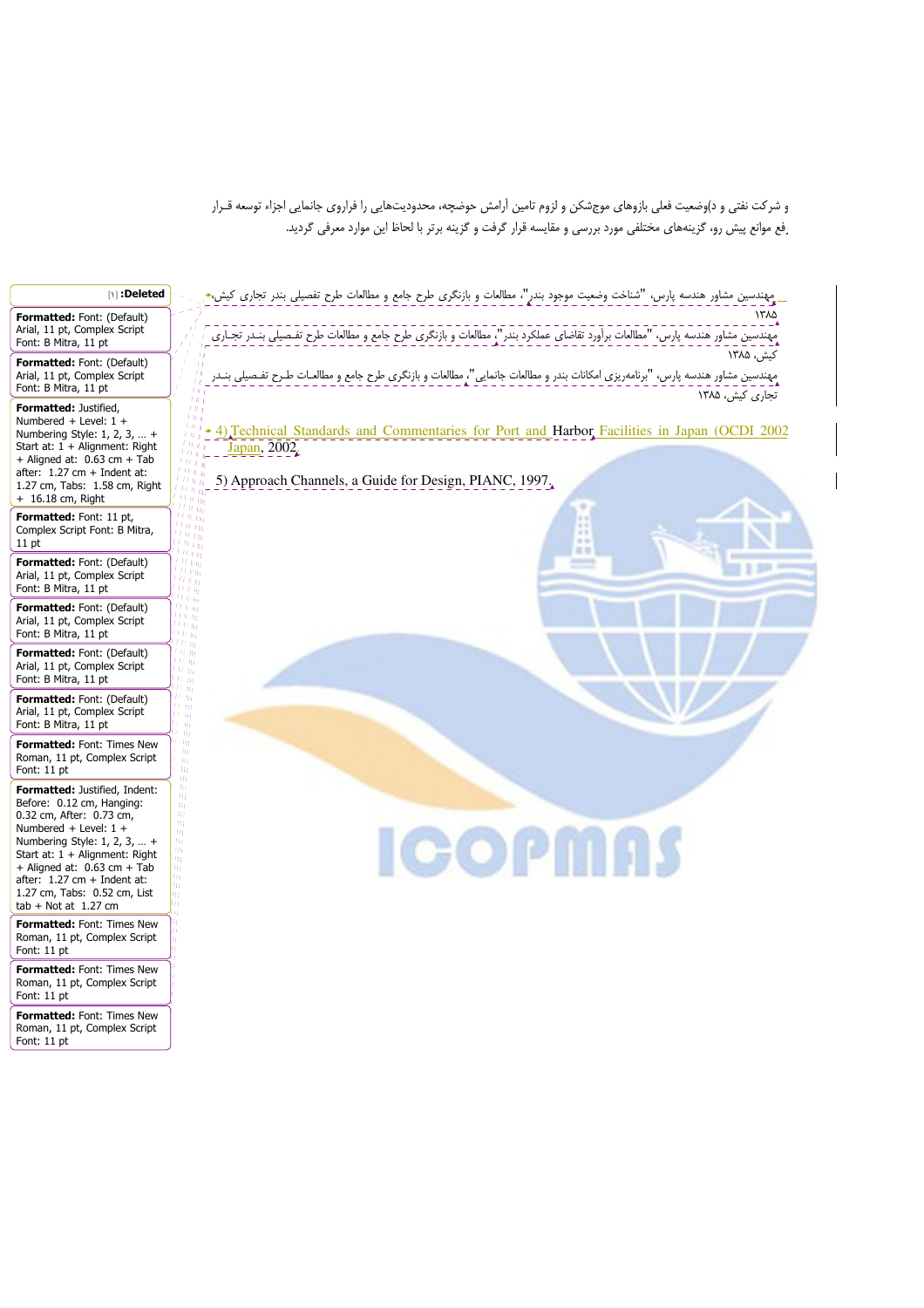| ۲/۲۶+/۲۰۰۷+ ۲:۱۹:۰۰ م     | <b>Hossein</b> | Page 4: [1] Formatted                                                                             |
|---------------------------|----------------|---------------------------------------------------------------------------------------------------|
|                           |                | Font: 11 pt, Not Bold, Complex Script Font: B Mitra, (Complex) Farsi                              |
| ٢٠١٧/٠٢/٢٤ ٠٠١٩:١٩:٠٠ م   | <b>Hossein</b> | Page 4: [2] Formatted                                                                             |
|                           |                | Font: 11 pt, Not Bold, Complex Script Font: B Mitra, (Complex) Farsi                              |
| ٢/٢٠١٧/٠٢-٢٠٠٧/٠٢:١٩:٠ م  | <b>Hossein</b> | Page 4: [3] Formatted                                                                             |
|                           |                | Font: 11 pt, Not Bold, Complex Script Font: B Mitra, (Complex) Farsi                              |
| ٢٠١٧/٠٢/٢٤ ٠٠١٩:١٩:٢٠ م   | <b>Hossein</b> | Page 4: [4] Formatted                                                                             |
|                           |                | Font: 11 pt, Not Bold, Complex Script Font: B Mitra, (Complex) Farsi                              |
| ٢٠١٧/٠٢/٢٤ ٠٠١٩:١٩:٠ م    | <b>Hossein</b> | Page 4: [5] Formatted                                                                             |
|                           |                | Font: 11 pt, Not Bold, Complex Script Font: B Mitra, (Complex) Farsi                              |
| ٢٠١٧/٠٢/٢٤ ٠٠١٩:١٩:٠ م    | <b>Hossein</b> | Page 4: [6] Formatted                                                                             |
|                           |                | Font: 11 pt, Not Bold, Complex Script Font: B Mitra, (Complex) Farsi                              |
| ٢٠١٧/٠٢/٢٤ ٠٠١٩:١٩:٠٠ م   | <b>Hossein</b> | Page 4: [7] Formatted                                                                             |
|                           |                | Font: 11 pt, Not Bold, Complex Script Font: B Mitra, (Complex) Farsi                              |
| ٢٠١٧/٠٢/٢٤ ٠٠١٩:١٩:٢٠ م   | <b>Hossein</b> | Page 4: [8] Formatted                                                                             |
|                           |                | Font: 11 pt, Not Bold, Complex Script Font: B Mitra, (Complex) Farsi                              |
| ٢٠١٧/٠٢/٢٤ ٠٠١٩:١٩:٠ م    | <b>Hossein</b> | Page 4: [9] Formatted                                                                             |
|                           |                |                                                                                                   |
|                           |                | Font: (Default) Times New Roman, 11 pt, Bold, Complex Script Font: B Mitra, 10 pt,<br><b>Bold</b> |
| ٢/٢٠١٧/٠٢/٢٤ ٠٠١٩:١٩:٢٠ م | <b>Hossein</b> | Page 4: [10] Formatted                                                                            |
|                           |                | Font: (Default) Times New Roman, 11 pt, Complex Script Font: B Mitra, 12 pt                       |
| ٢/٢٠١٧/٠٢/٢٤ ٠٠١٩:١٩:٢٠ م | <b>Hossein</b> | Page 4: [11] Formatted                                                                            |
|                           |                | Font: 11 pt, Not Bold, Complex Script Font: B Mitra, (Complex) Farsi                              |
| ٢/٢٠٢/٠٠٧/٠٢:١٩:٠٠ م      | <b>Hossein</b> | Page 4: [12] Formatted                                                                            |
|                           |                | Font: 11 pt, Not Bold, Complex Script Font: B Mitra, (Complex) Farsi                              |
| ٢/٢٠٢/٠٠٧/٠٢:١٩:٠٠ م      | <b>Hossein</b> | Page 4: [13] Formatted                                                                            |
|                           |                | Font: 11 pt, Not Bold, Complex Script Font: B Mitra, (Complex) Farsi                              |
| ٢/٢٠٢/٠٢/٠٢٠٠٩:١٩:٠٠ م    | <b>Hossein</b> | Page 4: [14] Formatted                                                                            |
|                           |                | Font: 11 pt, Not Bold, Complex Script Font: B Mitra, (Complex) Farsi                              |
| ٢/٢٠٢/٠٢/٠٢٠٠٧/٠٢:١٩:٠ م  | <b>Hossein</b> | Page 4: [15] Formatted                                                                            |
|                           |                | Font: 11 pt, Not Bold, Complex Script Font: B Mitra, (Complex) Farsi                              |
| ٢/٢/١٩:٠٠٧/٠٢/٢٤ م        | <b>Hossein</b> | Page 4: [16] Formatted                                                                            |
|                           |                | Font: 11 pt, Not Bold, Complex Script Font: B Mitra, (Complex) Farsi                              |

Font: 11 pt, Not Bold, Complex Script Font: B Mitra, (Complex) Farsi